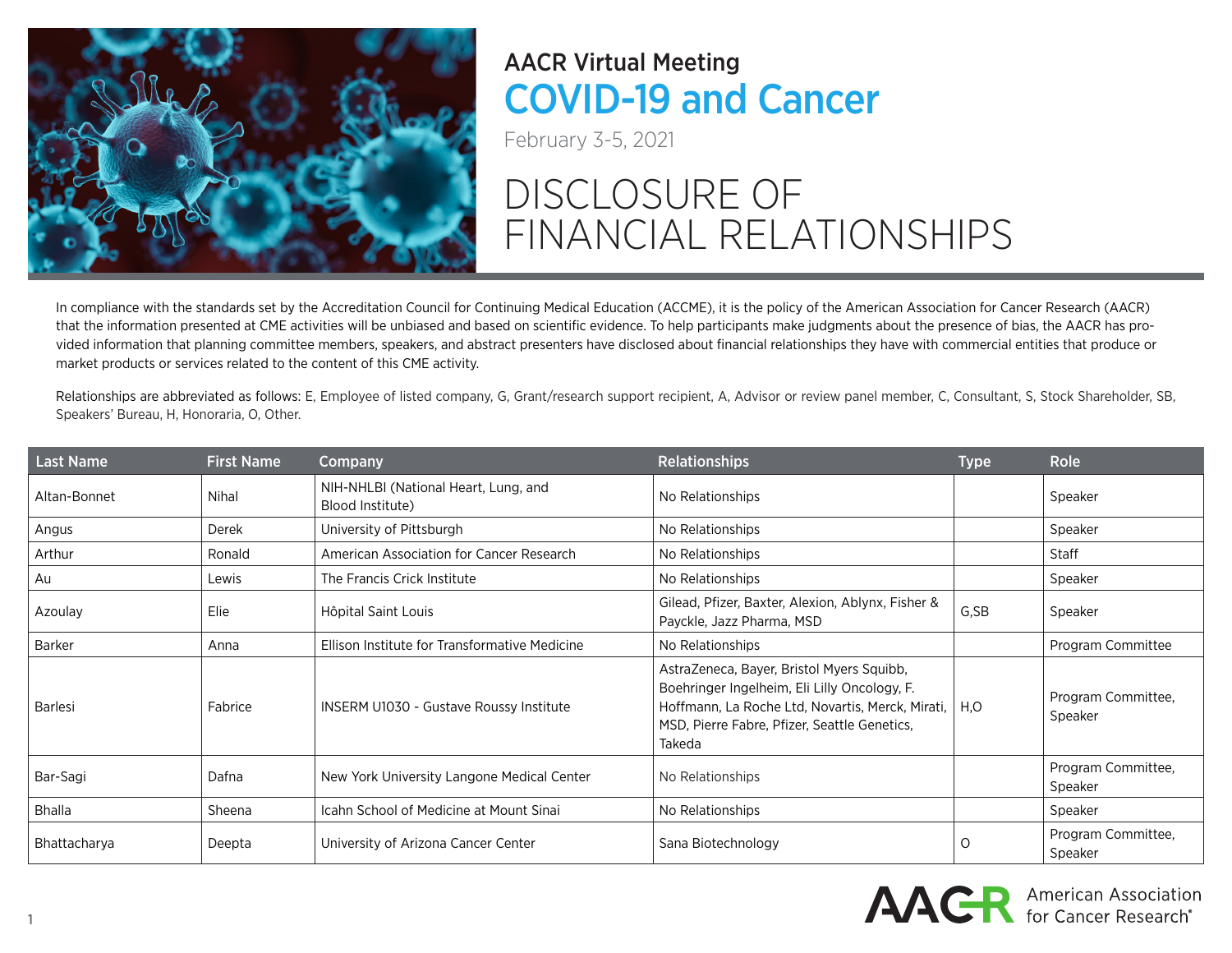

February 3-5, 2021

| <b>Last Name</b> | <b>First Name</b> | Company                                                        | <b>Relationships</b>                                                                                                                                                                                                                                         | <b>Type</b> | <b>Role</b>                   |
|------------------|-------------------|----------------------------------------------------------------|--------------------------------------------------------------------------------------------------------------------------------------------------------------------------------------------------------------------------------------------------------------|-------------|-------------------------------|
| Camacho-Rivera   | Marlene           | <b>SUNY Downstate Health Sciences University</b>               | No Relationships                                                                                                                                                                                                                                             |             | Speaker                       |
| Carethers        | John              | University of Michigan                                         | No Relationships                                                                                                                                                                                                                                             |             | Program Committee,<br>Speaker |
| Chawla           | Sanjay            | Memorial Sloan Kettering Cancer Center                         | No Relationships                                                                                                                                                                                                                                             |             | Speaker                       |
| Chen             | Monica            | Columbia University                                            | No Relationships                                                                                                                                                                                                                                             |             | Speaker                       |
| Chiorazzi        | Michael           | <b>Yale School of Medicine</b>                                 | No Relationships                                                                                                                                                                                                                                             |             | Speaker                       |
| Choueiri         | Toni              | Dana-Farber Cancer Institute                                   | AstraZeneca PLC, BMS, Eisai Inc., Eli Lilly<br>and Company, EMD Serono Inc., Exelixis Inc.,<br>GlaxoSmithKline PLC, Merck & Co., Inc.,<br>Novartis International AG, Pfizer Inc., Kidney<br>Cancer/GU Cancers, The COVID-19 and Cancer<br>Consortium (CCC19) | A, C, O     | Speaker                       |
| Cordovano        | Grace             | Enlightening Results, LLC                                      | No Relationships                                                                                                                                                                                                                                             |             | Speaker                       |
| Crew             | Katherine         | Columbia University                                            | No Relationships                                                                                                                                                                                                                                             |             | Speaker                       |
| Curigliano       | Giuseppe          | University of Milan                                            | Bristol Myers Squibb, Lilly, Pfizer, Daichii<br>Sankyo, AstraZeneca, Novartis, Veracyte, Ellipsis                                                                                                                                                            | A           | Speaker                       |
| <b>Daniels</b>   | <b>Bailee</b>     | Huntsman Cancer Institute                                      | No Relationships                                                                                                                                                                                                                                             |             | Speaker                       |
| Del Vecchio Fitz | Catherine         | Reboot Rx                                                      | No Relationships                                                                                                                                                                                                                                             |             | Speaker                       |
| Dettorre         | Gino              | Imperial College London                                        | No Relationships                                                                                                                                                                                                                                             |             | Speaker                       |
| Esserman         | Laura             | UCSF Helen Diller Family Comprehensive<br><b>Cancer Center</b> | BCBSA, QLHC                                                                                                                                                                                                                                                  | A,G         | Speaker                       |
| Fadul            | Luiza             | Hospital de Base de São José do Rio Preto                      | No Relationships                                                                                                                                                                                                                                             |             | Speaker                       |
| Fajgenbaum       | David             | Perelman School of Med. Univ. of Pennsylvania                  | No Relationships                                                                                                                                                                                                                                             |             | Speaker                       |
| Feldman          | Jill              | <b>EGFR Resisters</b>                                          | No Relationships                                                                                                                                                                                                                                             |             | Speaker                       |

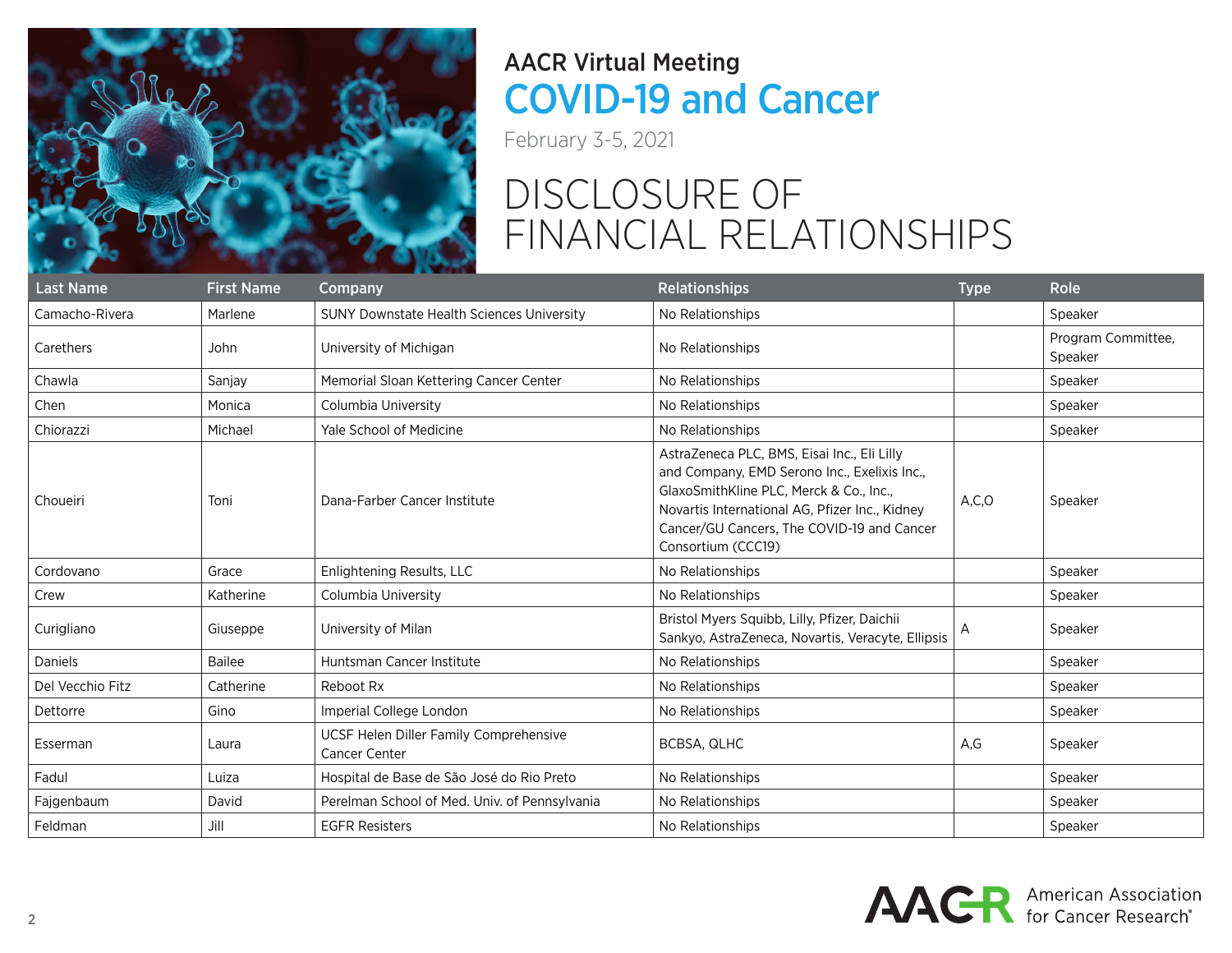

February 3-5, 2021

| <b>Last Name</b> | <b>First Name</b> | Company                                        | <b>Relationships</b>                                                                                                                                                                                                                                                                                                                                                                                                                                                                      | <b>Type</b>   | Role                          |
|------------------|-------------------|------------------------------------------------|-------------------------------------------------------------------------------------------------------------------------------------------------------------------------------------------------------------------------------------------------------------------------------------------------------------------------------------------------------------------------------------------------------------------------------------------------------------------------------------------|---------------|-------------------------------|
| Ferris           | Robert            | University of Pittsburgh Hillman Cancer Center | Aduro Biotech Inc., AstraZeneca/MedImmune,<br>Bristol Myers Squibb, EMD Serono,<br>MacroGenics, Inc., Merck, Novasenta,<br>Numab Therapeutics, Pfizer, Sanofi, Tesaro,<br>Zymeworks, Inc.                                                                                                                                                                                                                                                                                                 | A, C, G, S, O | Program Committee,<br>Speaker |
| Garassino        | Marina            | Fondazione IRCCS Istituto Nazionale dei Tumori | Eli Lilly, Boeringher Ingelheim, Otsuka Pharma,<br>AstraZeneca, Novartis, Bristol Myers Squibb,<br>Roche/Genentech, Pfizer, Celgene, Incyte,<br>Inviata, Takeda, Tiziana Sciences, Clovis, Merck<br>Serono, Bayer, MSD, GlaxoSmithKline S.p.A,<br>Sanofi-Aventis, Spectrum Pharmaceuticals,<br>Blueprint Medicine, Seattle Genetics,<br>Daiichi Sankyo, United Therapeutics, Merck<br>KGaA, Janssen, MSD, Turning Point, Ipsen,<br>MedImmune, Exelisis, Mirati Therapeutics,<br>Regeneron | G, O          | Speaker                       |
| Golden           | Todd              | National Cancer Institute                      | No Relationships                                                                                                                                                                                                                                                                                                                                                                                                                                                                          |               | Speaker                       |
| Gutierrez        | Cristina          | UT MD Anderson Cancer Center                   | No Relationships                                                                                                                                                                                                                                                                                                                                                                                                                                                                          |               | Speaker                       |
| Haikal           | Abdulah           | Wayne State University School of Medicine      | No Relationships                                                                                                                                                                                                                                                                                                                                                                                                                                                                          |               | Speaker                       |
| Halpern          | Michael           | National Cancer Institute                      | No Relationships                                                                                                                                                                                                                                                                                                                                                                                                                                                                          |               | Speaker                       |
| Heath            | James             | Institute for Systems Biology                  | PACT Pharma, Isoplexis, Indi Molecular, Sofie<br>Biosciences, Nanostring                                                                                                                                                                                                                                                                                                                                                                                                                  | A             | Speaker                       |
| <b>Hsu</b>       | Patrick           | University of California, Berkeley             | No Relationships                                                                                                                                                                                                                                                                                                                                                                                                                                                                          |               | Program Committee             |
| Hyer             | Randall           | Moderna Inc.                                   | Moderna Inc.                                                                                                                                                                                                                                                                                                                                                                                                                                                                              | E             | Speaker                       |
| Islam            | Jessica           | UNC Lineberger Comprehensive Cancer Center     | No Relationships                                                                                                                                                                                                                                                                                                                                                                                                                                                                          |               | Speaker                       |

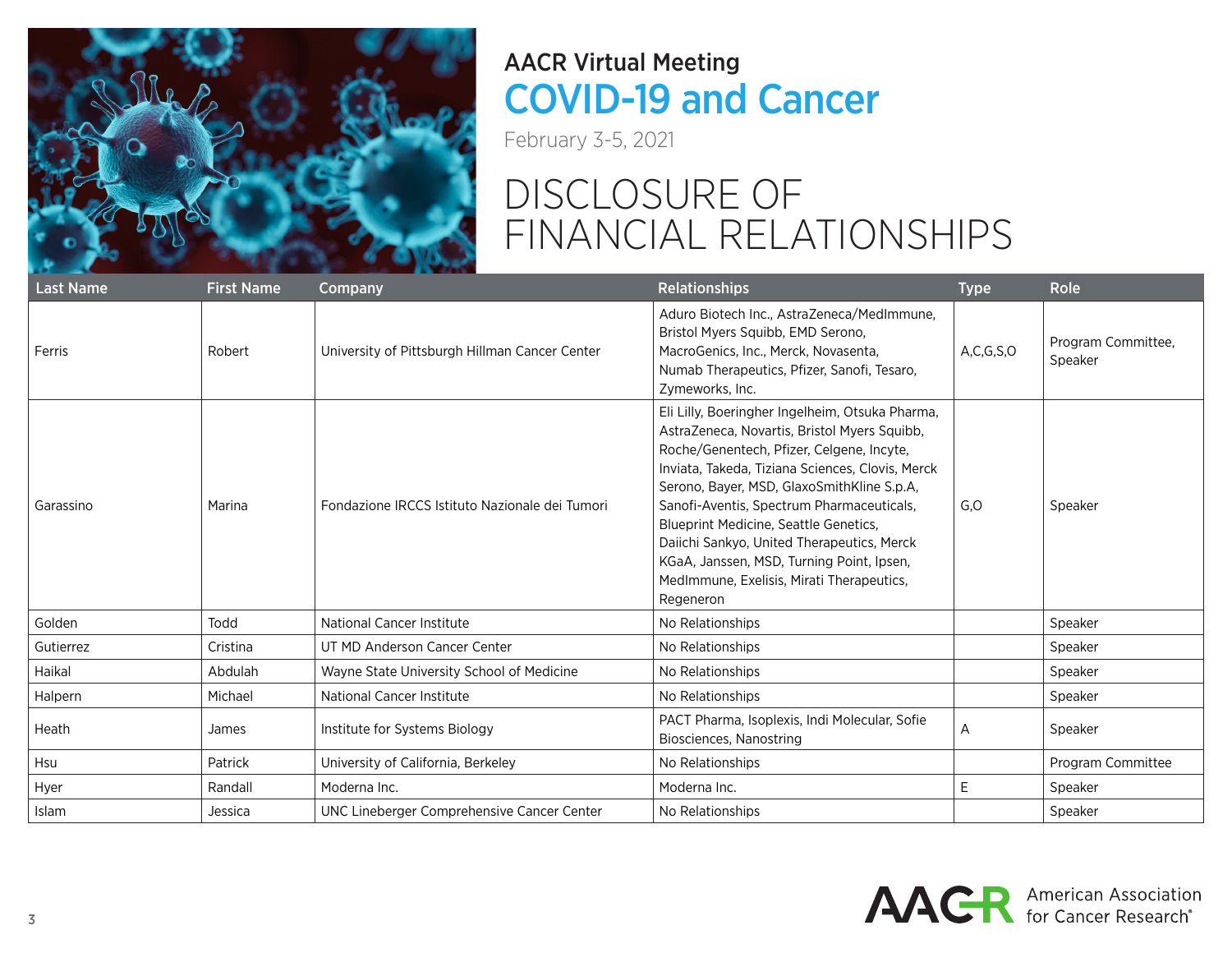

February 3-5, 2021

| <b>Last Name</b> | <b>First Name</b> | Company                                                                    | <b>Relationships</b>                                                                                                                                                                                                                                                                                                       | <b>Type</b>          | <b>Role</b>                   |
|------------------|-------------------|----------------------------------------------------------------------------|----------------------------------------------------------------------------------------------------------------------------------------------------------------------------------------------------------------------------------------------------------------------------------------------------------------------------|----------------------|-------------------------------|
| Jaffee           | Elizabeth         | Johns Hopkins University                                                   | Bristol Myers Squibb, Aduro Biotech, Lustgarten<br>Foundation, Parker Institute for Cancer<br>Immunotherapy, CStone, Dragonfly, Genocea,<br>Achilles, Adaptive Biotechnologies, Abmeta<br><b>Biotech</b>                                                                                                                   | A, C, G, O           | Speaker                       |
| Jones            | <b>Beth</b>       | Yale University School of Medicine                                         | No Relationships                                                                                                                                                                                                                                                                                                           |                      | Speaker                       |
| Kamboi           | Mini              | Memorial Sloan Kettering Cancer Center                                     | No Relationships                                                                                                                                                                                                                                                                                                           |                      | Speaker                       |
| Karampera        | Christina         | Guy's and St Thomas' NHS Foundation Trust                                  | No Relationships                                                                                                                                                                                                                                                                                                           |                      | Speaker                       |
| Krogan           | Nevan             | <b>UCSF School of Medicine</b>                                             | No Relationships                                                                                                                                                                                                                                                                                                           |                      | Speaker                       |
| Krupinski        | Elizabeth         | Emory University School of Medicine                                        | No Relationships                                                                                                                                                                                                                                                                                                           |                      | Speaker                       |
| Kulasinghe       | Arutha            | Queensland University of Technology                                        | No Relationships                                                                                                                                                                                                                                                                                                           |                      | Speaker                       |
| Kurilla          | Michael           | NIH-NCATS (National Center for Advancing<br><b>Translational Sciences)</b> | No Relationships                                                                                                                                                                                                                                                                                                           |                      | Speaker                       |
| Lamure           | Sylvain           | <b>CHU Montpellier</b>                                                     | No Relationships                                                                                                                                                                                                                                                                                                           |                      | Speaker                       |
| Lavery           | Anita             | Queen's University Belfast                                                 | No Relationships                                                                                                                                                                                                                                                                                                           |                      | Speaker                       |
| Levine           | Ross              | Memorial Sloan Kettering Cancer Center                                     | Qiagen, Luxo, Imago, C4 Therapeutics, Isoplexis,<br>Celgene, Roche, Prelude Therapeutics, Novartis,<br>Janssen, Incyte, Gilead, Lilly, Amgen, Zentalis,<br>Astellas, AstraZeneca, Constellation, Morphosys,<br>Mana, Auron, Ajax, Bridge Therapeutics,<br>Kurome, Mission Bio, Bristol Myers Squibb,<br>Scorpion, Jubilant | A, C, G, H<br>S,SB,O | Program Committee,<br>Speaker |
| Locci            | Michela           | Perelman School of Medicine, University of<br>Pennsylvania                 | No Relationships                                                                                                                                                                                                                                                                                                           |                      | Speaker                       |
| Lopez            | Ana Maria         | Sidney Kimmel Medical College,<br>Thomas Jefferson University              | No Relationships                                                                                                                                                                                                                                                                                                           |                      | Program Committee,<br>Speaker |

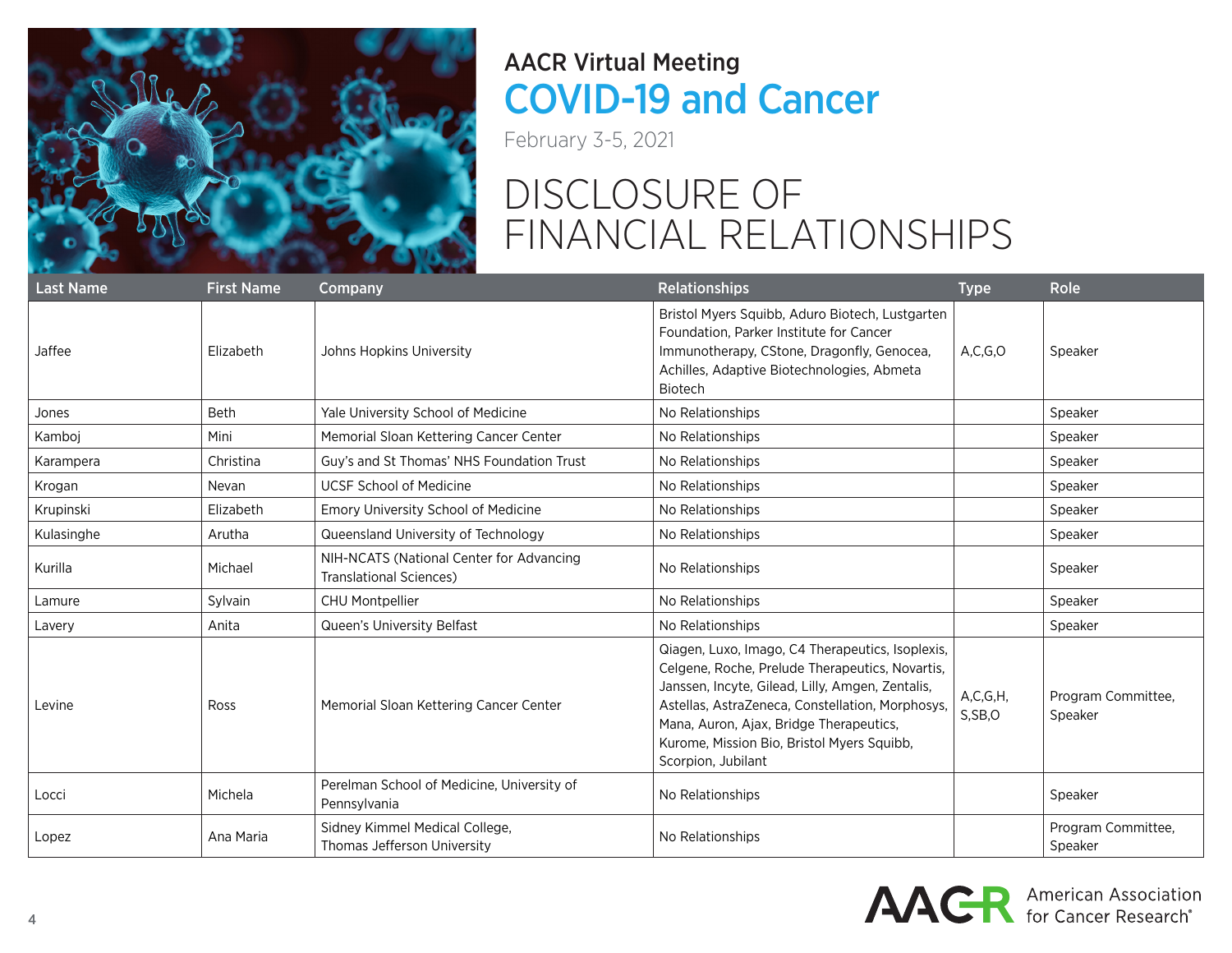

February 3-5, 2021

| <b>Last Name</b>  | <b>First Name</b> | Company                                                    | <b>Relationships</b>                                                                                                                                                                                                                                                                                                                                                                                                                                                                            | <b>Type</b>   | Role                          |
|-------------------|-------------------|------------------------------------------------------------|-------------------------------------------------------------------------------------------------------------------------------------------------------------------------------------------------------------------------------------------------------------------------------------------------------------------------------------------------------------------------------------------------------------------------------------------------------------------------------------------------|---------------|-------------------------------|
| Luke              | Jason John        | <b>UPMC Hillman Cancer Center</b>                          | 7 Hills, Spring bank, Actym, Alphamab<br>Oncology, Arch Oncology, Kanaph, Mavu, Onc.<br>Al, Pyxis, Tempest, Abbvie, Alnylam, Array,<br>Bayer, Bristol Myers Squibb, Checkmate, Cstone,<br>Eisai, EMD Serono, KSQ, Janssen, Macrogenics,<br>Merck, Mersana, Nektar, Novartis, Pfizer,<br>Regeneron, Ribon, Rubius, Silicon, Synlogic,<br>Tesaro, TRex, Werewolf, Xilio, Xencor, Agnios,<br>Astellas, Corvus, Immatics, Incyte, Kadmon,<br>Moderna, Numab, Repimmune, Takeda, Trishula,<br>Tizuna | A, C, G, S, O | Speaker                       |
| Luo               | Jia               | Memorial Sloan Kettering Cancer Center                     | <b>Targeted Oncology</b>                                                                                                                                                                                                                                                                                                                                                                                                                                                                        | H             | Speaker                       |
| Mann              | Karely            | Huntsman Cancer Institute                                  | No Relationships                                                                                                                                                                                                                                                                                                                                                                                                                                                                                |               | Speaker                       |
| Marks             | Peter             | FDA-CBER (Center for Biologics Evaluation<br>and Research) | No Relationships                                                                                                                                                                                                                                                                                                                                                                                                                                                                                |               | Speaker                       |
| Mazarico Gallego  | Jose Maria        | Hospital Universitario 12 de Octubre                       | No Relationships                                                                                                                                                                                                                                                                                                                                                                                                                                                                                |               | Speaker                       |
| McCaskill-Stevens | Worta             | <b>National Cancer Institute</b>                           | No Relationships                                                                                                                                                                                                                                                                                                                                                                                                                                                                                |               | Speaker                       |
| Merad             | Miriam            | Icahn School of Medicine at Mount Sinai                    | Compugen Inc., Innate Pharma Inc., Morphic<br>Therapeutic, Myeloid Therapeutics, Celsius<br>Therapeutics, Genentech Inc., Regeneron Inc.,<br>Boerhinger Ingelheim Inc. and Takeda Inc.                                                                                                                                                                                                                                                                                                          | A, C, G, O    | Program Committee,<br>Speaker |
| Mogg              | Robin             | Bill & Melinda Gates Medical Research Institute            | PMV Pharma, Asher Biopharmaceutics,<br>Autobahn Therapeutics, Warburg Pincus                                                                                                                                                                                                                                                                                                                                                                                                                    | C             | Speaker                       |
| Monroy-Iglesias   | Maria             | King's College London                                      | No Relationships                                                                                                                                                                                                                                                                                                                                                                                                                                                                                |               | Speaker                       |
| Moore             | Amy               | GO2 Foundation for Lung Cancer                             | No Relationships                                                                                                                                                                                                                                                                                                                                                                                                                                                                                |               | Speaker                       |

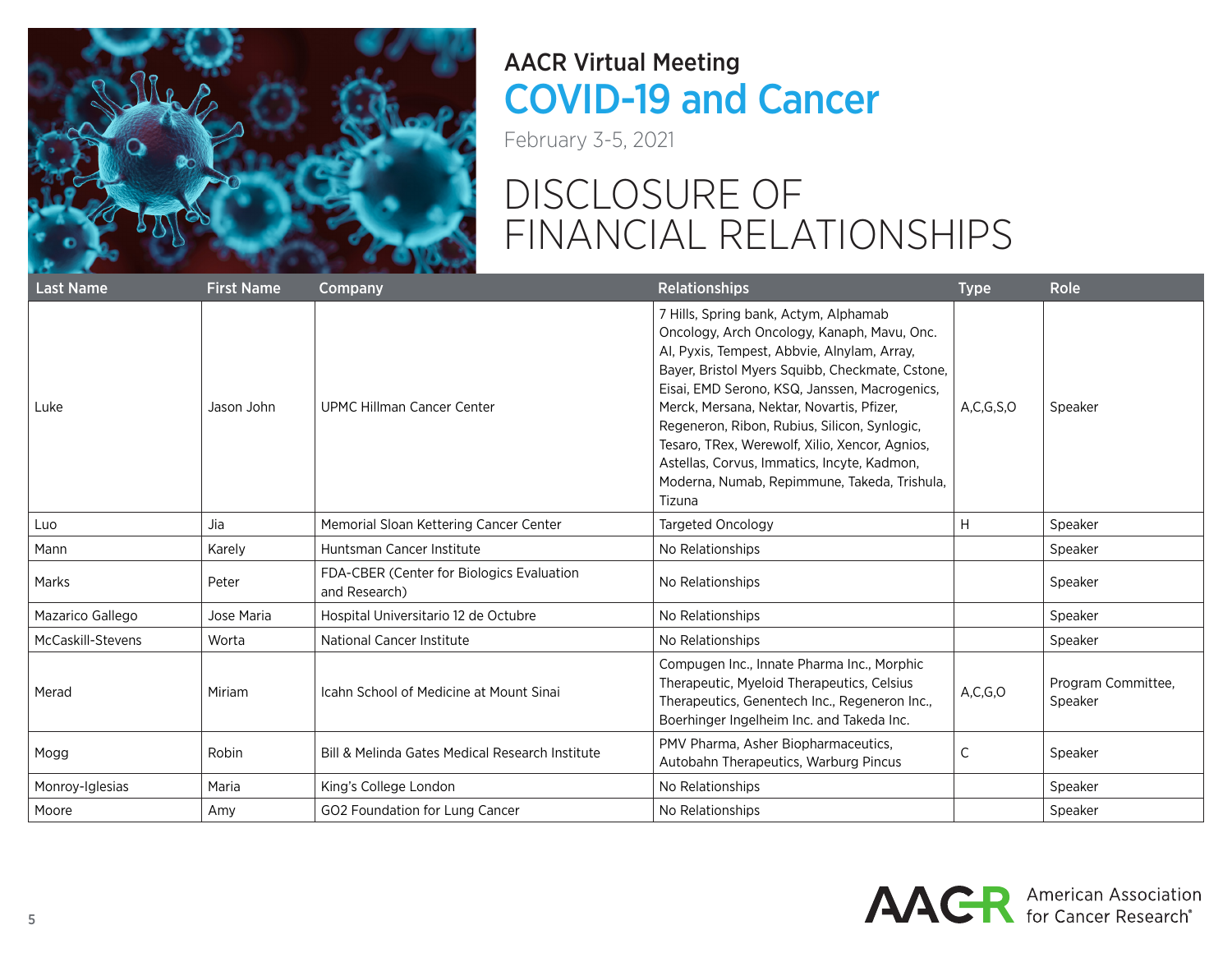

February 3-5, 2021

| <b>Last Name</b> | <b>First Name</b> | Company                                                                      | <b>Relationships</b>                                                                                                                                                                                                                                                                                                                                                                                                                                       | <b>Type</b>   | Role                          |
|------------------|-------------------|------------------------------------------------------------------------------|------------------------------------------------------------------------------------------------------------------------------------------------------------------------------------------------------------------------------------------------------------------------------------------------------------------------------------------------------------------------------------------------------------------------------------------------------------|---------------|-------------------------------|
| Morris           | Jeffrey           | Perelman School of Medicine.<br>University of Pennsylvania                   | No Relationships                                                                                                                                                                                                                                                                                                                                                                                                                                           |               | Program Committee,<br>Speaker |
| Nekhlyudov       | Larissa           | Massachusetts General Hospital                                               | No Relationships                                                                                                                                                                                                                                                                                                                                                                                                                                           |               | Speaker                       |
| Perales          | Miguel-Angel      | Memorial Sloan Kettering Cancer Center                                       | Abbvie, Astellas, Celgene, Bristol Myers<br>Squibb, Incyte, Karyopharm, Kite/Gilead,<br>Merck, Miltenyi Biotec, MorphoSys, Novartis,<br>Nektar Therapeutics, Omeros, Takeda, Cidara<br>Therapeutics, Servier, Medigene, Neximmune,<br>Be The Match, CIBMTR                                                                                                                                                                                                 | A, G, H, O    | Speaker                       |
| Perlman          | Stanley           | University of Iowa                                                           | No Relationships                                                                                                                                                                                                                                                                                                                                                                                                                                           |               | Speaker                       |
| Peters           | Solange           | Centre Hospitalier Universitaire Vaudois                                     | Abbvie, Amgen, AstraZeneca, Bayer, Beigene,<br>Biocartis, Boeringer Ingelheim, Bristol Myers<br>Squibb, Clovis, Daiichi Sankyo, Debiopharm,<br>Eli Lilly, F. Hoffmann-La Roche, Foundation<br>Medicine, Illumina, Incyte, Janseen, Merck Sharp<br>and Dohme, Merck Serono, Merrimack, Novartis,<br>Pharma Mar, Phosphoplatin Therapeutics, Pfizer,<br>Regeneron, Sanofi, Seattle Genetics, Takeda,<br>Medscae, Prime, Biodesix, GlaxoSmithKline,<br>Mirati | A,C,G,SB      | Program Committee,<br>Speaker |
| Post             | Dean              | American Association for Cancer Research                                     | No Relationships                                                                                                                                                                                                                                                                                                                                                                                                                                           |               | <b>Staff</b>                  |
| Reid             | Mary              | Roswell Park Comprehensive Cancer Center                                     | Johnson and Johnson Innovation                                                                                                                                                                                                                                                                                                                                                                                                                             | G             | Speaker                       |
| <b>Ribas</b>     | Antoni            | University of California Los Angeles, Jonsson<br>Comprehensive Cancer Center | Amgen, 4C Biomed, Advaxis, Agilent,<br>AstraZeneca, Arcus, Kite-Gilead, Bristol Myers<br>Squibb                                                                                                                                                                                                                                                                                                                                                            | A, C, H, S, O | Program Committee,<br>Speaker |
| Sahin            | Ugur              | <b>BioNTech AG</b>                                                           | <b>BioNTech AG</b>                                                                                                                                                                                                                                                                                                                                                                                                                                         | E,S           | Speaker                       |

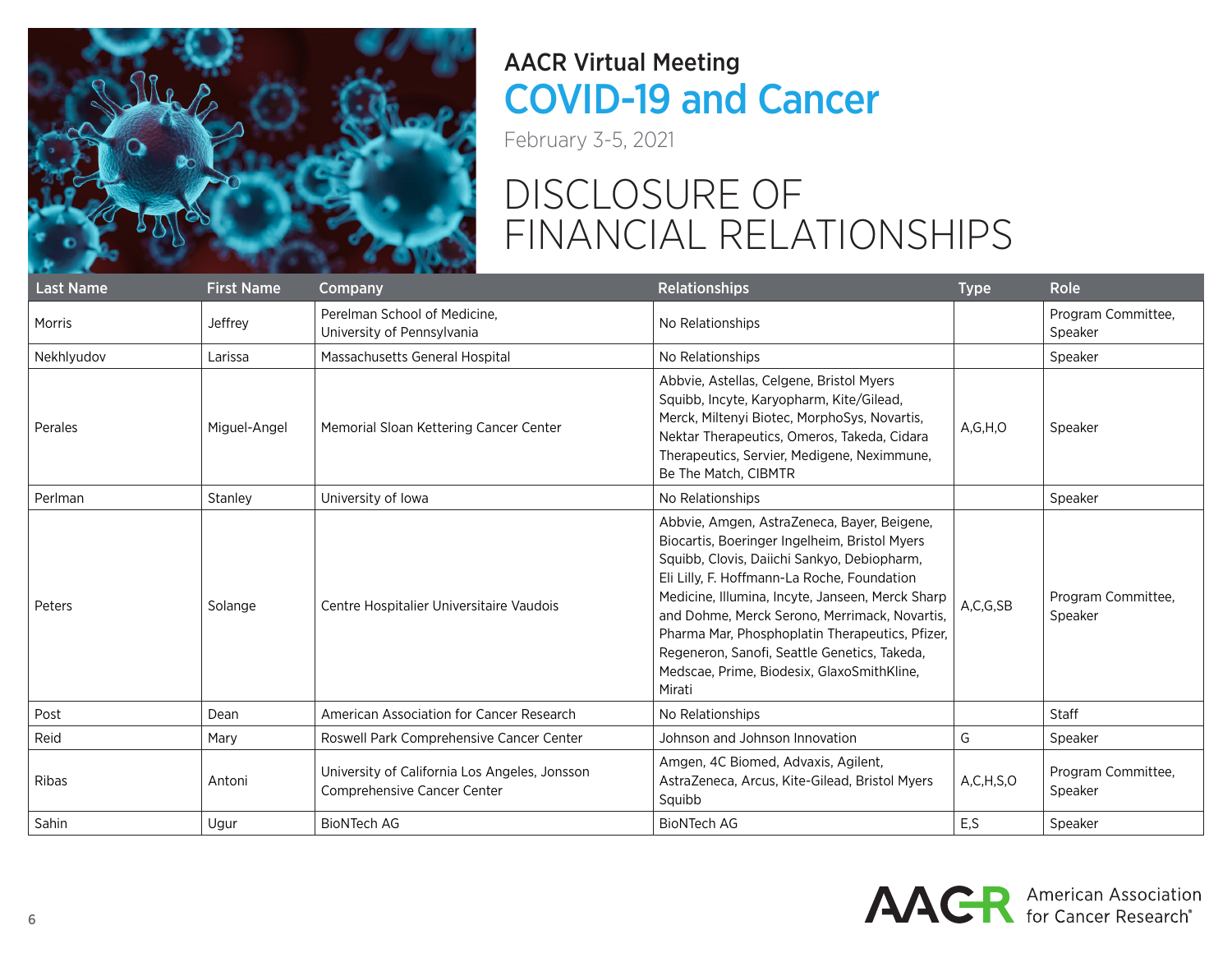

February 3-5, 2021

| <b>Last Name</b> | <b>First Name</b>   | Company                                                     | <b>Relationships</b>                                                                                                     | <b>Type</b>  | Role                          |
|------------------|---------------------|-------------------------------------------------------------|--------------------------------------------------------------------------------------------------------------------------|--------------|-------------------------------|
| Sanjana          | Neville             | New York University Langone Medical Center                  | No Relationships                                                                                                         |              | Speaker                       |
| Sanoff           | Hanna               | UNC Lineberger Comprehensive Cancer Center                  | No Relationships                                                                                                         |              | Speaker                       |
| Shaya            | Justin              | UC San Diego Moores Cancer Center                           | No Relationships                                                                                                         |              | Speaker                       |
| Siesling         | Sabine              | Netherlands Comprehensive Cancer Organisation<br>(IKNL)     | No Relationships                                                                                                         |              | Speaker                       |
| Singer           | Dinah               | National Cancer Inst.                                       | No Relationships                                                                                                         |              | Speaker                       |
| Spasic           | Marko               | Parker Institute for Cancer Immunotherapy                   | Natera                                                                                                                   | C            | Speaker                       |
| Staudt           | Louis               | <b>National Cancer Institute</b>                            | No Relationships                                                                                                         |              | Program Committee             |
| Steinmetz        | Nicole              | University of California, San Diego                         | Mosaic IE Inc.                                                                                                           | A, C, S      | Speaker                       |
| Sylva            | Rushan              | <b>GSTT</b>                                                 | No Relationships                                                                                                         |              | Speaker                       |
| Traina           | Tiffany             | Memorial Sloan Kettering Cancer Center                      | No Relationships                                                                                                         |              | Speaker                       |
| Tuveson          | David               | Cold Spring Harbor Laboratory                               | Surface Oncology, Leap Therapeutics, Cygnal<br>Therapeutics, Fibrogen, Merck, ONO, Chugai,<br><b>Mestag Therapeutics</b> | A,C,G,S,SB,O | Program Committee,<br>Speaker |
| Tworoger         | Shelley             | <b>Moffitt Cancer Center</b>                                | No Relationships                                                                                                         |              | Speaker                       |
| Vardhana         | Santosha<br>Adipudi | Memorial Sloan Kettering Cancer Center                      | Immunai, ADC Therapeutics                                                                                                | C            | Speaker                       |
| Voigt            | Louis               | Memorial Sloan Kettering Cancer Center                      | No Relationships                                                                                                         |              | Program Committee,<br>Speaker |
| Washington       | Armenta             | Abramson Cancer Center of the University of<br>Pennsylvania | No Relationships                                                                                                         |              | Speaker                       |
| Waters           | Austin              | Huntsman Cancer Institute                                   | No Relationships                                                                                                         |              | Speaker                       |